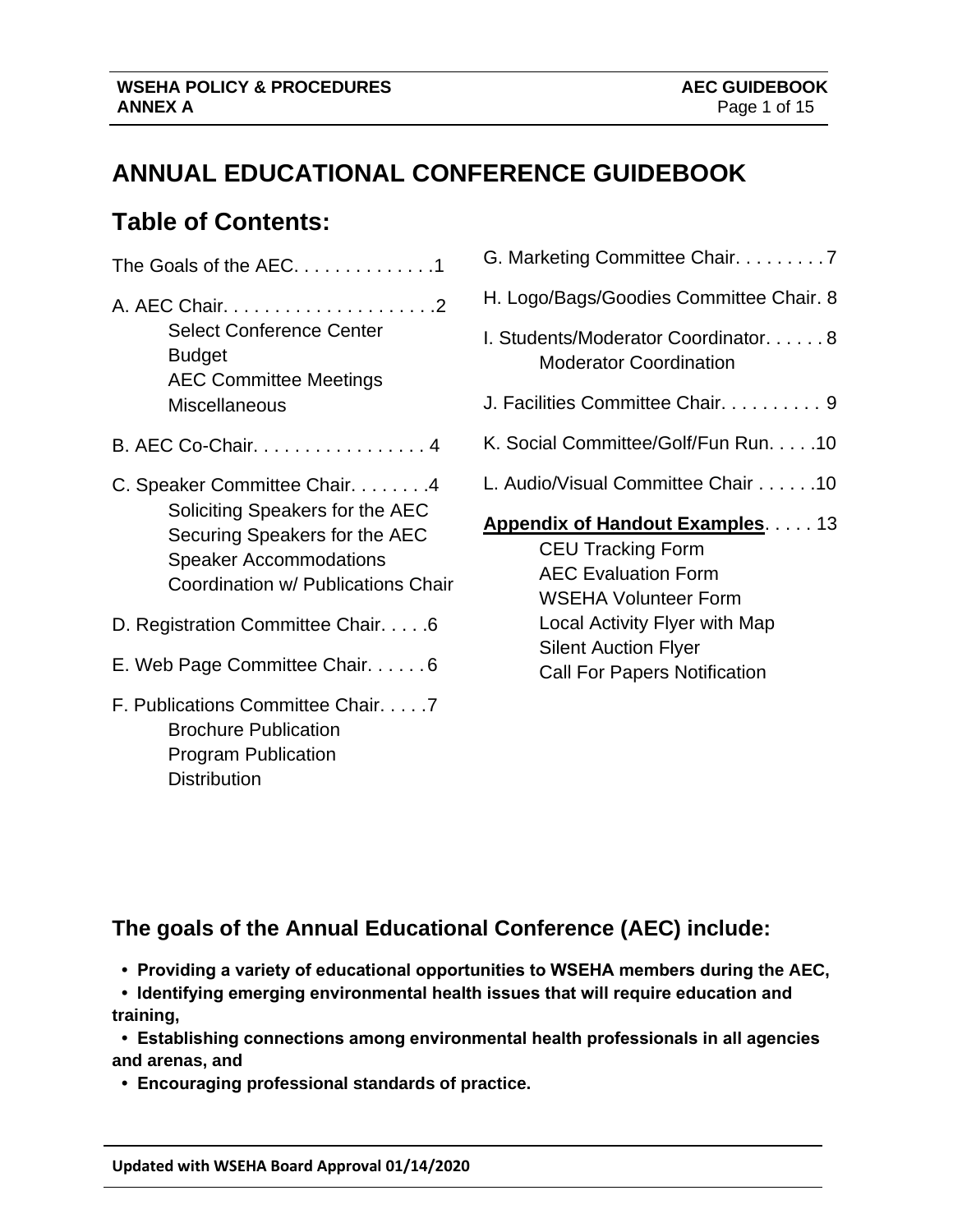## **A. AEC CHAIR:**

Responsible for overseeing AEC, including appointing committee chairs, ensuring coordination between committees, election and AEC budget.

## **Duties**

I

- Select Conference Center.
- Budgeting, including setting registration fees.
- Scheduling AEC Committee meetings.
- Ensure coordination between sub-committees and other WSEHA committees (such as the International Health Committee Silent Auction and the Awards Committee) that may have a role during the AEC.
- Keep sub-committees apprised of their responsibilities and on track.

## **SELECT CONFERENCE CENTER**

## **Conference Center Search**

- 1. Adequate size to accommodate 250 300 people.
- 2. Meeting rooms need to cover number of tracks planned for conference. Best to have additional room available so hotel staff can set-up lunch tables while sessions are going on.
- 3. Guest rooms needed: 100-150 (depending on location).

## **Negotiations with hotel \$\$**

- 1. Guest rooms. Ask for government rate. Learn what the government rate is in the area prior to negotiations (Chamber of Commerce may be able to help).
- 2. Meeting rooms. Generally should be no charge or reduced cost for meeting rooms based upon number of guest rooms filled.
- 3. "Comped" hotel rooms. Should get free guest rooms for a certain number rented out. For instance, one free room per 50 guest room nights rented. AEC Chair will have one of those rooms, which should be a suite. Executive Secretary will have one of these rooms. Any additional may be used for speakers.
- 4. Meals. Tax and tip included. Find out if tax is also included on tip, or if it is figured out beforehand. Just need to know so you can adequately figure the cost.
- 5. Substitutions: Can sometimes make substitutions. For interest, a dessert planned as part of a meal package may be able to be-used, as an afternoon snack. (Facilities committee).

## **BUDGET**

Even though anticipated attendance projections may show there is plenty, be aware that speakers will not pay that day's registration fee nor for at least one meal. AEC Budget is typically \$30,000 - \$32,500 for a two day conference. Ensure that costs and 12% profit as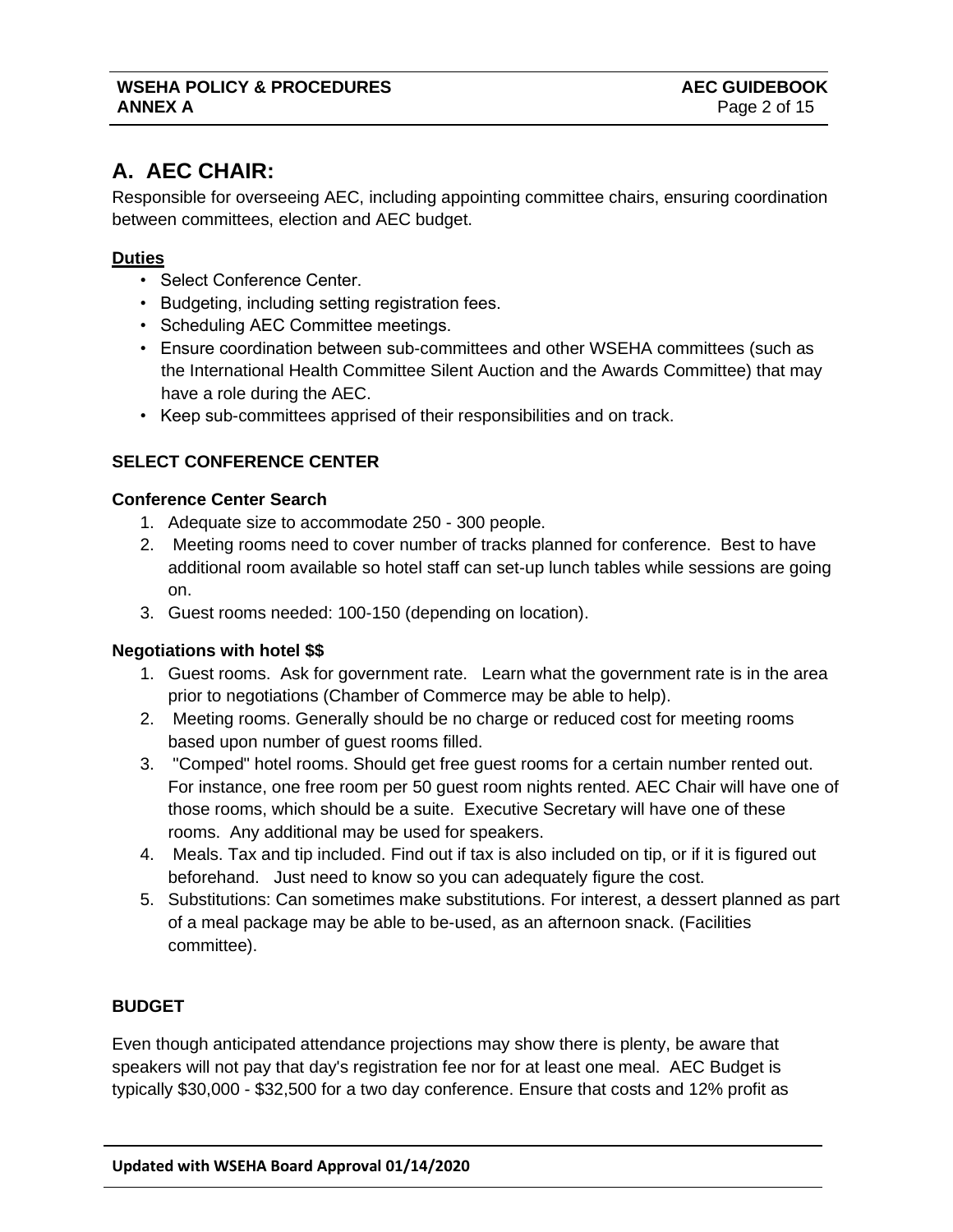recommended by WSEHA Board are fully covered by registration fees. Sample budgets attached.

- REQUIRE that all your sub-committee chairs provide an estimate of their costs prior to your setting registration fees.
- REQUIRE that all costs be submitted to you for approval before going to the treasurer.

## **Setting Registration Fees**

I

Once you have as many hard costs down as possible, and an anticipated number of attendees, you can figure registration fees. An example of how to figure each days' registration fees: X = Food Costs (include break snacks/beverages) per attendee.

Y = Meeting Room Cost including A/V Costs

Z = Speaker Cost (travel, lodging, speaker fees, meals, etc.)

W = Miscellaneous Costs, which can include publications cost, Executive Secretary cost, committee travel, logo artist cost, bags, postage, prizes, A/V Coordinator out-of-pocket expenses, etc.

1 Day registration fee =  $X + (Y + Z + W) + 12\%$ # of attendees

When figuring AEC package costs, need to use this formula to ensure that all hard costs are covered. Coordination is needed between the WSEHA Executive Secretary (who takes and deposits registration fees), WSEHA Treasurer (who writes the checks), and AEC Chair (who authorizes the checks). It is recommended that the Executive Secretary periodically update income/expense statements so we know AEC budget status. Check-ins may include at end of Early Bird registration, two weeks before the AEC (or final AEC Committee meeting prior to AEC), and whenever large payments (such as venue deposits) are required.

## **AEC COMMITTEE MEETINGS**

## **Assuming an early May AEC date…**

- 1. July/August: Kick-off meeting at conference center site so Committee members can become familiar with the site and be introduced to conference center staff.
- 2. 1st or 2nd meeting: select sub-committee chairs. Theme for conference should also be selected at this time.
- 3. September December: Monthly meetings may be required to get as much planning done and speakers in as possible.
- 4. October November: Call for Papers goes out in October. solicit vendors/exhibitors.
- 5. Speakers are selected in December (ideally may be extended into January).
- 6. January AEC Date: Meeting frequency may be stretched out as necessary, but a final meeting 2-4 weeks prior to the AEC is necessary to finalize all details.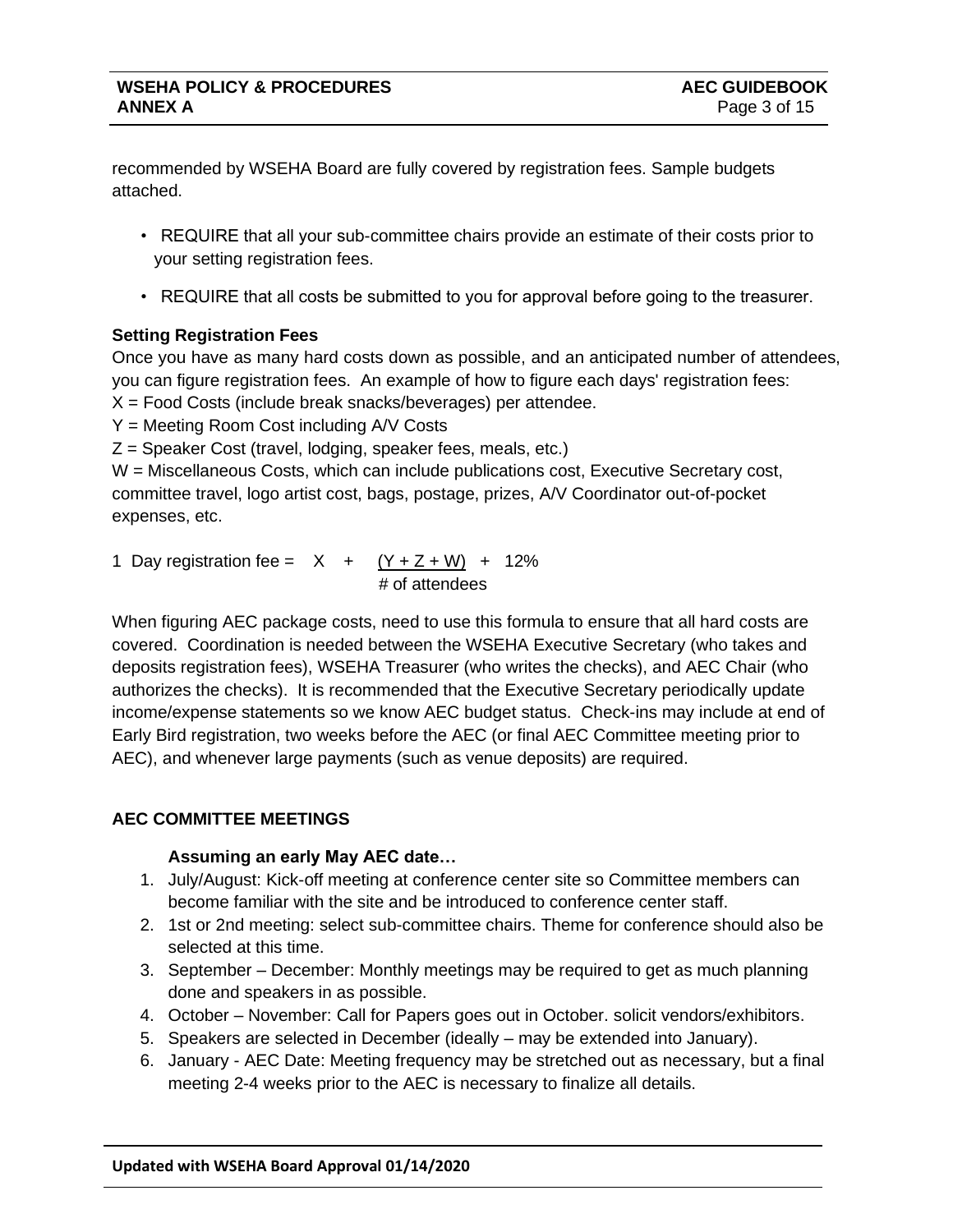- 7. March April: Pre-Approval for CEUs should be applied for after the preliminary agenda is developed and most speakers are confirmed (at least six weeks prior to the AEC). Organizations that provide CEUs for AEC participants include: WSBRS, NEHA, Washington Certification Services (for drinking water operators), Washington Department of Ecology (for wastewater operators), and SWANA (for solid waste professionals). Certificates of Attendance may also be made available for Public Health Nurses who wish to apply for continuing education contact hours from WSNA.
- 8. Post-AEC debrief meeting, to revise AEC guidance to reflect 'lessons learned' shortly after the AEC.

## **MISCELLANEOUS**

- 1. Coordinate introduction of keynote speaker with WSEHA President.
- 2. Coordinate presentation of awards/other matters with Awards Chair.

### **POLICIES**

I

1. Proposed Budget needs to be presented to WSEHA Board.

2. Hotel contract needs to be signed by both the WSEHA President (or designee, such as the WSEHA Treasurer) and the AEC Chair.

## **B. AEC CO-CHAIR:**

Responsibilities include stepping-in wherever AEC Chair sees a need, but the primary duty of the AEC Co-chair is to learn as much about running the AEC his/her up-coming role as AEC Chair.

## **Duties**

- Assist AEC Chair whenever required.
- Learn as much as possible about all sub-committee duties.
- Best to be a sub-committee chairperson on marketing, facilities or even speaker committee

## **C. SPEAKER COMMITTEE CHAIR:**

Responsible for collecting ideas and leads for possible speakers, securing those speakers and seeing that the speakers' needs are met.

## **Duties**

- Soliciting speakers and poster presenters for the AEC.
- Securing speakers and poster presenters for the AEC.
- Speaker accommodations for the AEC.
- Coordination on speaker bios with Publications Chair.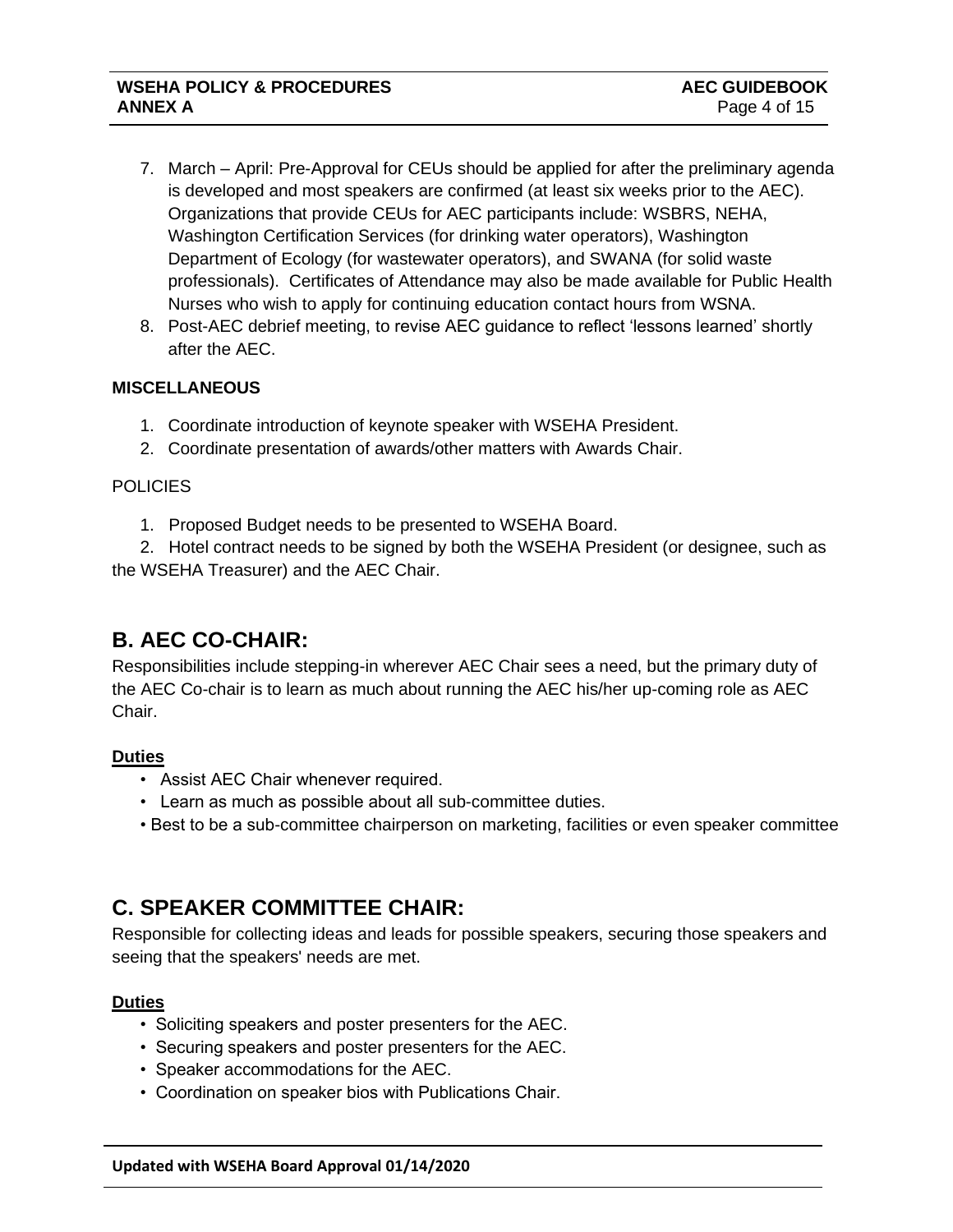I

• Scheduling times for break-out sessions for presentation to AEC Committee. Breaks required between all sessions to ensure people can get to the next session.

## **SOLICITING SPEAKERS FOR THE AEC**

- 1. Works with AEC Committee Members and others to identify topics of interest to conference participants. Identify potential presenters, including soliciting of keynote speakers and presentations in line with selected theme for conference.
- 2. Preparation and distribution of call for papers, including coordination with Publications Chair and WEB page person.
- 3. Follow-up on possible speaker contacts from AEC Committee members.
- 4. Tracking and following up on speaker contacts received from any other source.
- 5. Presentation to AEC Committee list of speakers to choose from.

## **SECURING SPEAKERS FOR THE AEC**

- 1. Confirmation of speakers selected.
- 2. Including with confirmation letters a consent form asking if speaker's presentation may be distributed in Proceedings of Conference.
- 3. Notification of those not selected.

### **SPEAKER ACCOMMODATIONS**

- 1. Determine travel arrangements. Arrange for airport pick-up, if necessary.
- 2. Determine speaker expenses and report to AEC Chair.
- 3. Coordinate with Registration Committee as to speaker registrations.
- 4. Coordinate with Audio/Visual Committee as to speaker needs.

### **COORDINATION WITH PUBLICATIONS CHAIR**

- 1. Speaker bios are needed for the Program. Select a speaker subcommittee member to be responsible for putting these into electronic format to get to the Publications Chair (or if Publications has someone willing to do this, that would also work).
- 2. Make sure to include instructions on the Call for Papers form to limit length of speaker bios and include key information (professional qualifications, education, etc.).

### **POLICIES**

- 1. Keynote speaker receives reimbursement for travel, lodging and meals.
- 2. Presenters, other than the keynote speaker, normally pay regular registration fees. Only speakers who do not stay for other presentations should be exempt from paying fees.
- 3. If a speaker chooses to stay for additional AEC days, it will be at their cost.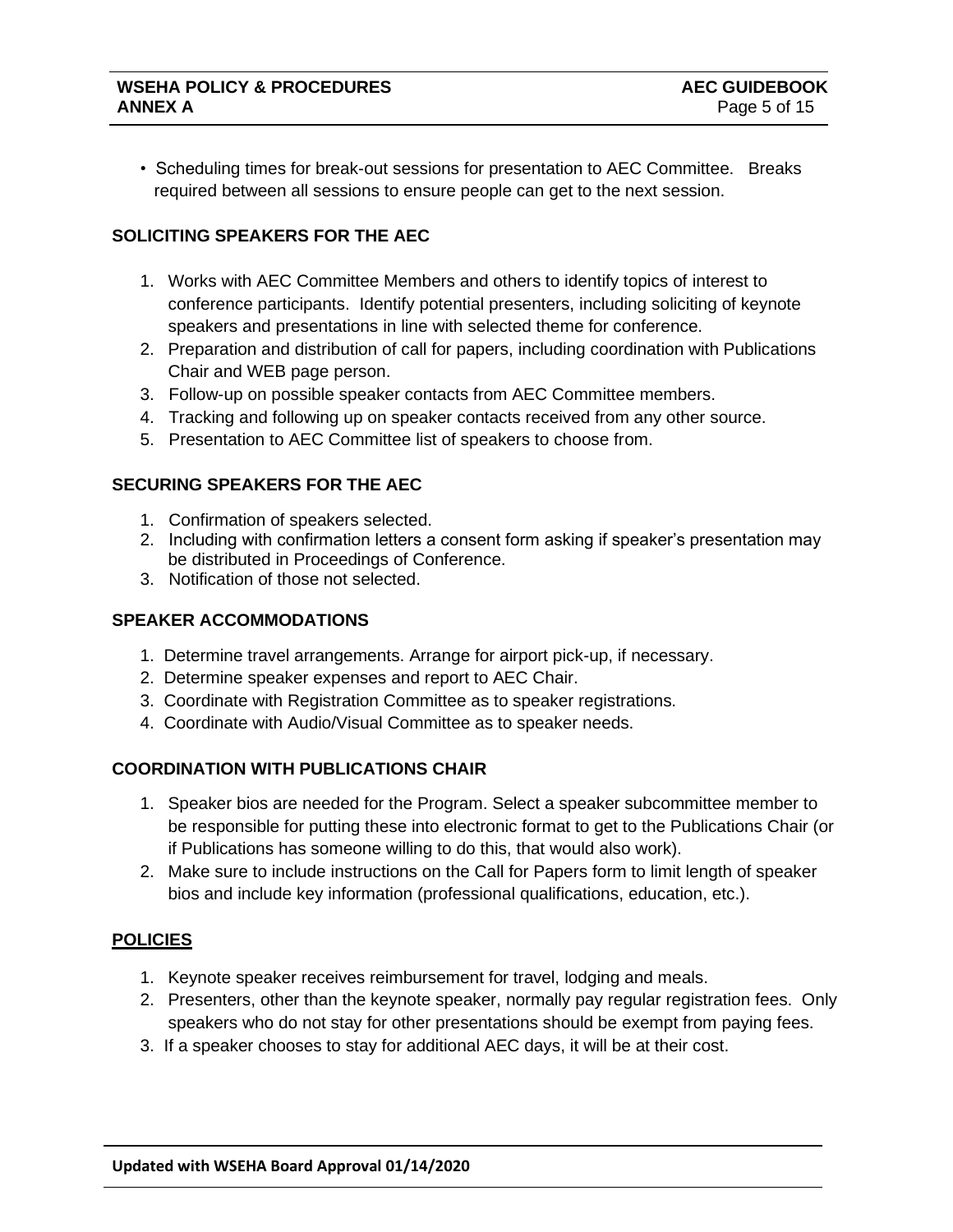4. Other speakers may be offered and receive reimbursement for travel and lodging expenses ONLY when the AEC Chair has approved this as presented by the Speaker Chair.

\*\*\*NOTE: This needs to apply for 'exceptional' speakers. Some ideas for control on this would be: only to out-of-state speakers; NEHA speakers that come highly recommended; nationally known experts in an emerging field. There should be some discretionary money for bringing in people other than the 'usual suspects.'\*\*\*

## D. **REGISTRATION COMMITTEE CHAIR:**

Responsibilities include coordination and confirmation of registrations in conjunction with the Executive Secretary.

## **Duties**

I

- Registration page for newsletter and brochure.
- Dissemination of brochure to WSEHA members.
- Coordination with speakers' committee on speaker registrations.
- Coordination for packet stuffing, meal cards, name tags, and any other items. Examples of other items that may be included in the registration packet are listed below and are included in the Appendix:
	- o CEU tracking form
	- o AEC evaluation form
	- o WSEHA volunteer form
	- o Local activity flyer with map
	- o Silent Auction flyer

The Executive Secretary will take in registration fees send out registration confirmation letters to attendees and speakers, and order supplies (such as name tags, meal cards, copies of forms, etc.) at the direction of the Registration Committee Chair.

## E. **WEB PAGE COMMITTEE CHAIR:**

Responsibilities include web page publication and update.

## **Duties**

- Call for Papers.
- Topics selected.
- Final schedule.
- Follow-up after conference may include development of Proceedings of Conference.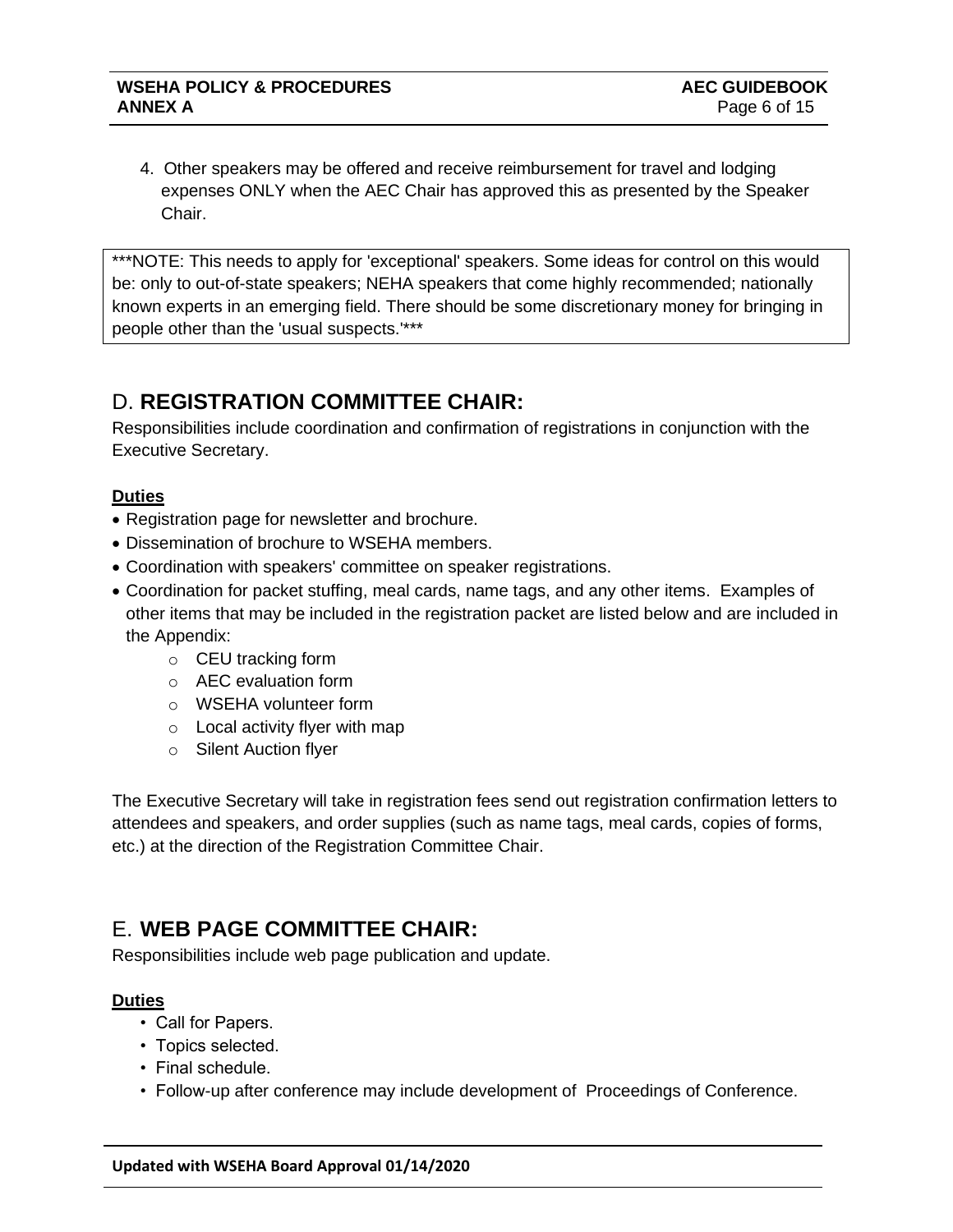## F. **PUBLICATIONS COMMITTEE CHAIR:**

Responsibilities include seeing that the brochure advertising the AEC and the program to be given out at the AEC are published in a timely and cost-effective manner.

## **Duties**

I

- Coordination with Speaker Committee and Web page committee on Call for Papers publication.
- Brochure publication.
- Program Publication.
- Distribution to AEC Committee.

## **BROCHURE PUBLICATION**

- 1. Coordination with Committee on speakers and topics selected.
- 2. Registration Page coordination with Registration Committee and AEC Chair on final registration fees.
- 3. Brochure will be primarily available via the website. A small number of copies may be printed for the AEC if needed.

## **PROGRAM PUBLICATION**

- 1. Coordination with Speaker Chair on Speaker bios and session timing.
- 2. Work with Logo/Bags/Goodies Committee Chair for graphics on program cover.
- 2. Work with Printer on Layout of Program.

### **DISTRIBUTION**

Get adequate number of brochures to Marketing Chair, Registration for distribution to WSEHA members and other Committee Chairs as needed.

## G. **MARKETING COMMITTEE CHAIR:**

Recommend at least six month lead time for these activities. Contact the WSEHA Executive Secretary for exhibitor contact lists, example emails, and other information prior to beginning work.

### **Duties**

- Solicit exhibitors, sponsors, and establish relevant fees for AEC
- Responsible for coordinating advertising of AEC to agencies and people other than WSEHA members (which is done by Executive Secretary)
- Distribution of AEC information to non-WSEHA members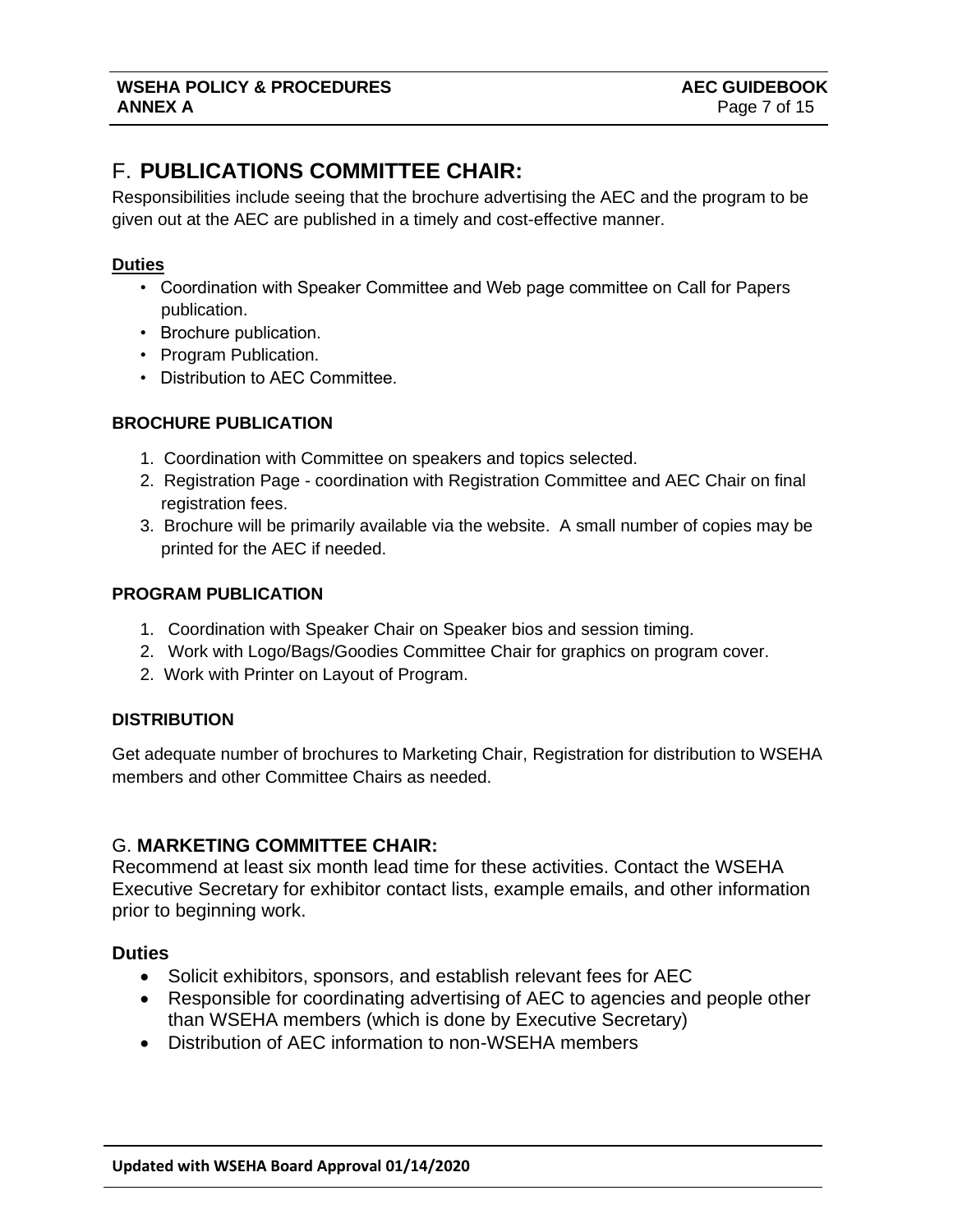## **Policies**

I

- 1. Vendor fees may be used to fund the social activities of the AEC. The Marketing chair should coordinate with the Social Chair and AEC Chair to ensure that vendor fees adequately cover planned social activities.
- 2. Non-profit organizations such as Red Cross, Peace Corps, etc. are typically charged a reduced fee (at a minimum to cover costs such as table rental, meals, etc)

## **Planning Notes:**

- 1. Contact the current WSEHA Secretary, or prior Marketing Committee members, to get lists of organizations and contacts who have participated as exhibitors or sponsors at recent AEC events.
- 2. Work with the AEC Chair and Facility committee to ensure that the location selected for the next conference includes adequate space for exhibitor tables. Some considerations are to locate exhibit tables in a high traffic area for frequent interactions with conference attendees, and perhaps near food or break areas. Exhibitor area should include access to electrical outlets for each table and a good wireless internet connection.
- 3. Once the date and location for the upcoming AEC have been determined, send this information out to all recent exhibitors so they can put it on their planning calendars for the coming year, and include it their conference budgets. This should go out 10-12 months in advance if possible.
- 4. 8 months before conference, contact exhibitors from recent AEC by phone and email to encourage ongoing participation and support of WSEHA. If exhibitors are unable to attend, request donations of products or gift cards for the International Health Committee silent auction, and prizes for the exhibitor trivia game that will motivate conference attendees to interact with exhibitors.
- 5. Check with staff of local public health or state agencies who are familiar with the region where the conference will be held to get suggestions on local businesses who may be interested in participating as an exhibitor or sponsor.
- 6. One month prior to the AEC, send out an email to all exhibitors that includes details of the location, information about shipping packages and materials to the venue ahead of time, how to label the packages so they are properly identified for exhibitors to pick up, how to access the facility if large displays or heavy items need to be unloaded, and a contact person at the conference facility for further information.
- 7. Call or email exhibitors requesting several facts or pieces of interesting information or trivia about their products, services, or programs that can be used to create the trivia game questions.
- 8. Work with members of the AEC Social Committee to develop questions for the exhibitor trivia game. Schedule times on the conference program for the trivia game to occur, and prizes to be awarded. This may be on one or more days of the conference.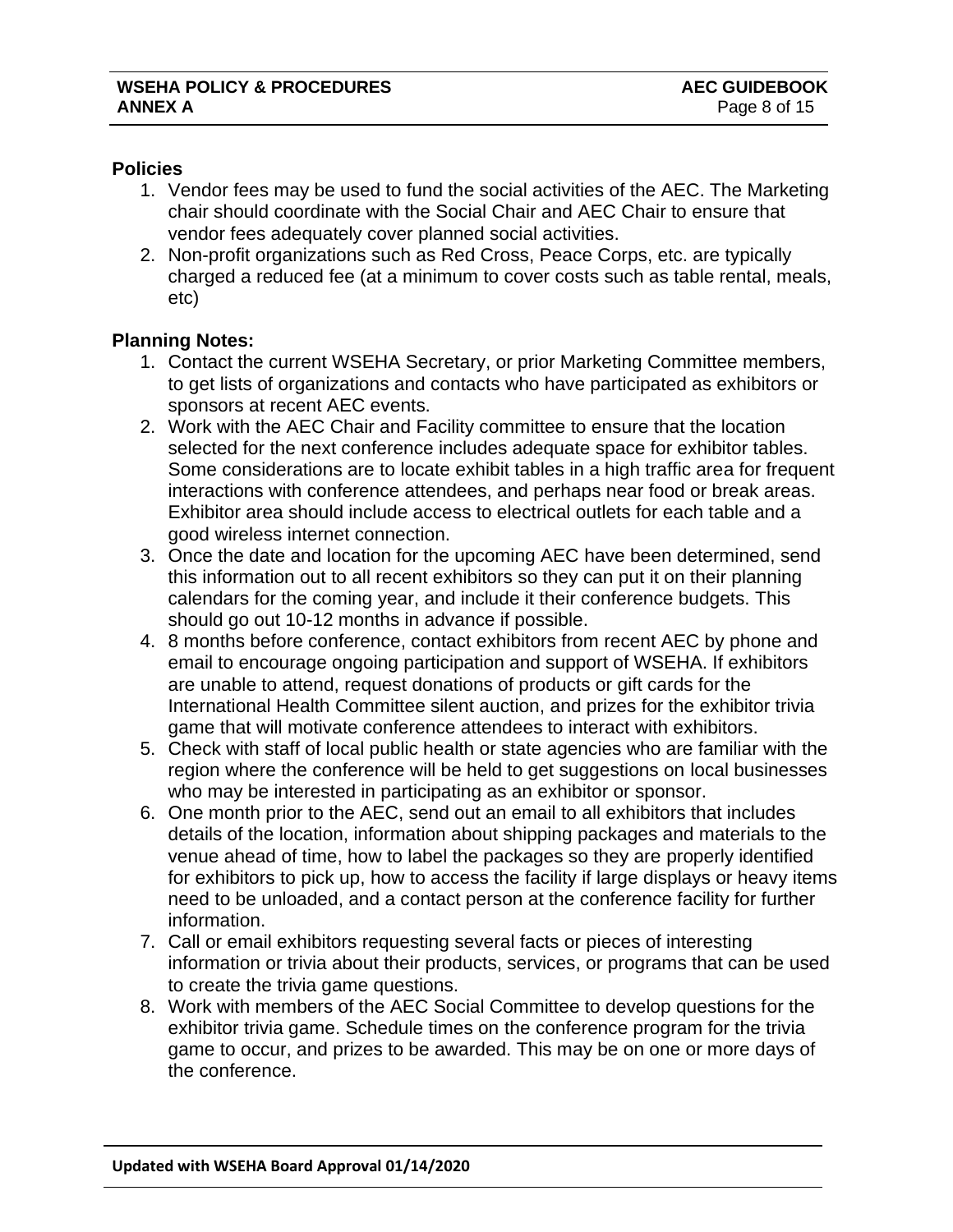- 9. On the first day of the day of the conference, provide information to staff at the registration table about how to contact you if exhibitors have any questions or need help setting up. If possible, provide a map of the exhibitor table area with locations for each company or organization. Label each of the tables with this same information.
- 10.During the AEC, check in with each exhibitor to see if they have any questions, thank them for their support, and ask for feedback about how to improve our event.
- 11.Provide any feedback from exhibitors to the Planning committee during the "hot wash" debriefing session after the AEC.
- 12.Send updated information for all exhibitors, sponsors and donors to the WSEHA Secretary after the AEC so this information is available for future Marketing Committee members. Providing examples of email or correspondence to exhibitors may also be helpful.

\*\*\*Note: Vendors generally want to be in an area that is easily visited by those attending the AEC. They are interested in as much exposure of their product as possible, so it is best to try to accommodate this desire through a location near the food.\*\*\*

## G. **LOGO/BAGS/GOODIES COMMITTEE CHAIR:**

Responsibilities are self-explanatory!

## **Duties**

I

- Hire artist for logo.
- Coordinate with publications chair as to when logo needs to be complete.
- Canvas bags have been given out at many AEC's and seem to be well received. Other 'goodies' given out are limited only by this committee's imagination and budget constraints.

## **POLICIES**

Determine who will receive 'goodies' like the canvas bags. All attendees, those just attending all three days? Two days?

\*\*\*NOTE: Artist should do artwork only. Publications Chair can add wording in later.\*\*\*

## **I. STUDENTS/MODERATOR COORDINATOR:**

Student Coordinator: Provide liaison between students and AEC Committee and schedule which students will be assisting at what sessions. Outreach should be considered at colleges and universities in close proximity to the AEC venue.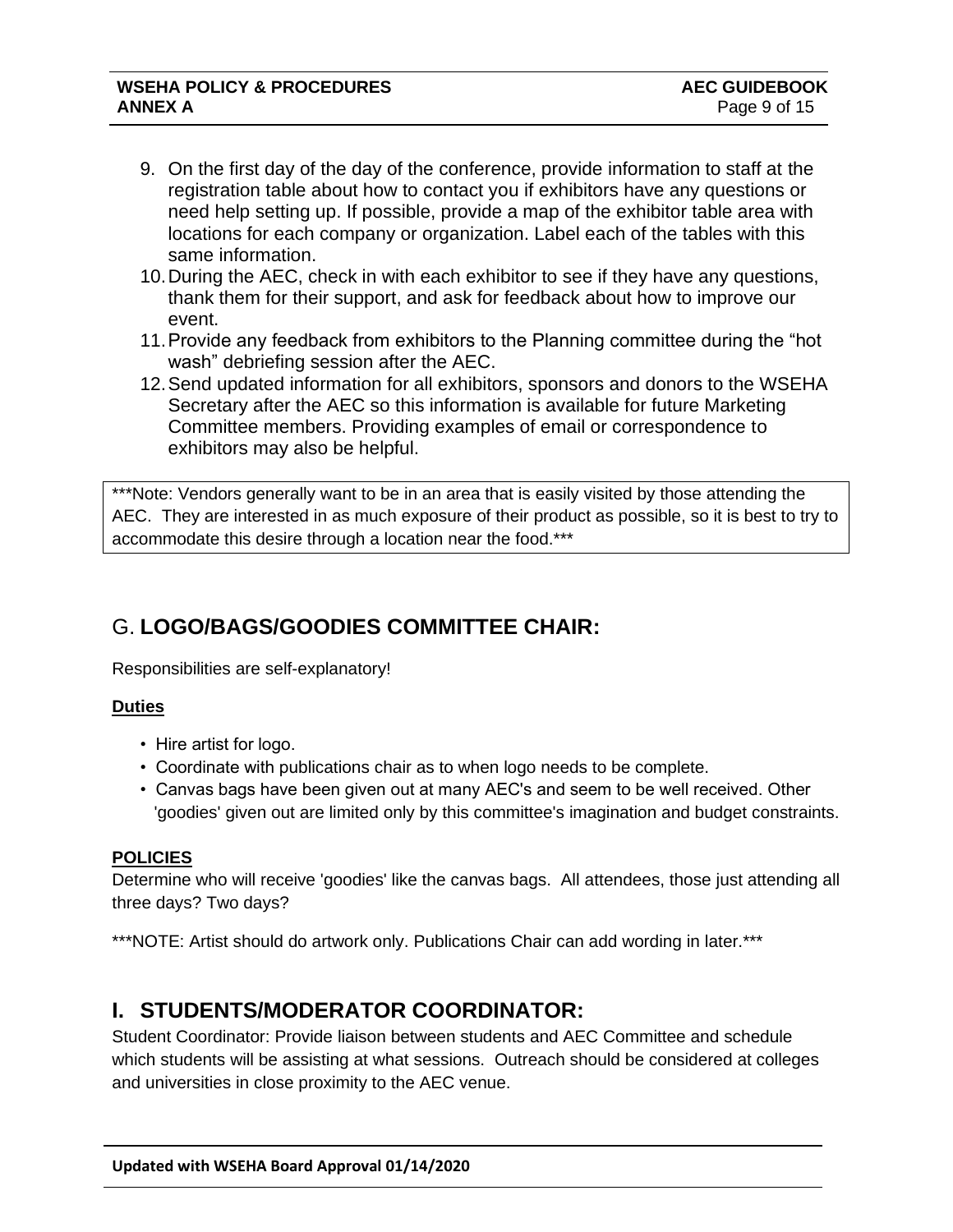Moderator Coordinator: Arrange and schedule moderators for each session.

#### **Duties**

I

- Determine with AEC Committee if Student Papers are to be a breakout session topic. If so, coordinate with Speaker Committee chair.
- Clear direction needed to students as to what their duties are, which may include:
	- Running audio-visual equipment and lights for a speaker.
	- Packet stuffing
	- Staffing registration tables
	- Collecting meal tickets

## **POLICIES**

- 1. Student registration fee should remain low to encourage student attendance, thereby encouraging additional and continued membership in WSEHA.
- 2. Meals are to be provided to all students who are helping.

### **Moderator Coordination**

Moderators at each session help keep the sessions on time and running smoothly.

Arrange for moderators and schedule one in each session.

## **J. FACILITIES COMMITTEE CHAIR:**

Responsibilities include liaison with personnel of facility where AEC is held.

### **Duties**

- Following AEC Chair's initial contract with the hotel, need to turn over to one or two people on facility committee to act as liaisons with the hotel.
- Meet with hotel staff regarding:
	- Menu selection (take proposed menu to AEC committee for final choices)
	- Room arrangements and set-up (include vendor set-up)
	- Audio Visual needs and costs
- Once speakers are selected, coordinate with Speaker Committee Chair as to room assignments.
- Coordinate with Registration Committee number of meals anticipated for each meal and report to the hotel staff.

\*\*\* Note: Many conference centers may bargain. A dessert table may be eliminated at lunch and used for an afternoon snack. Don't be shy about asking.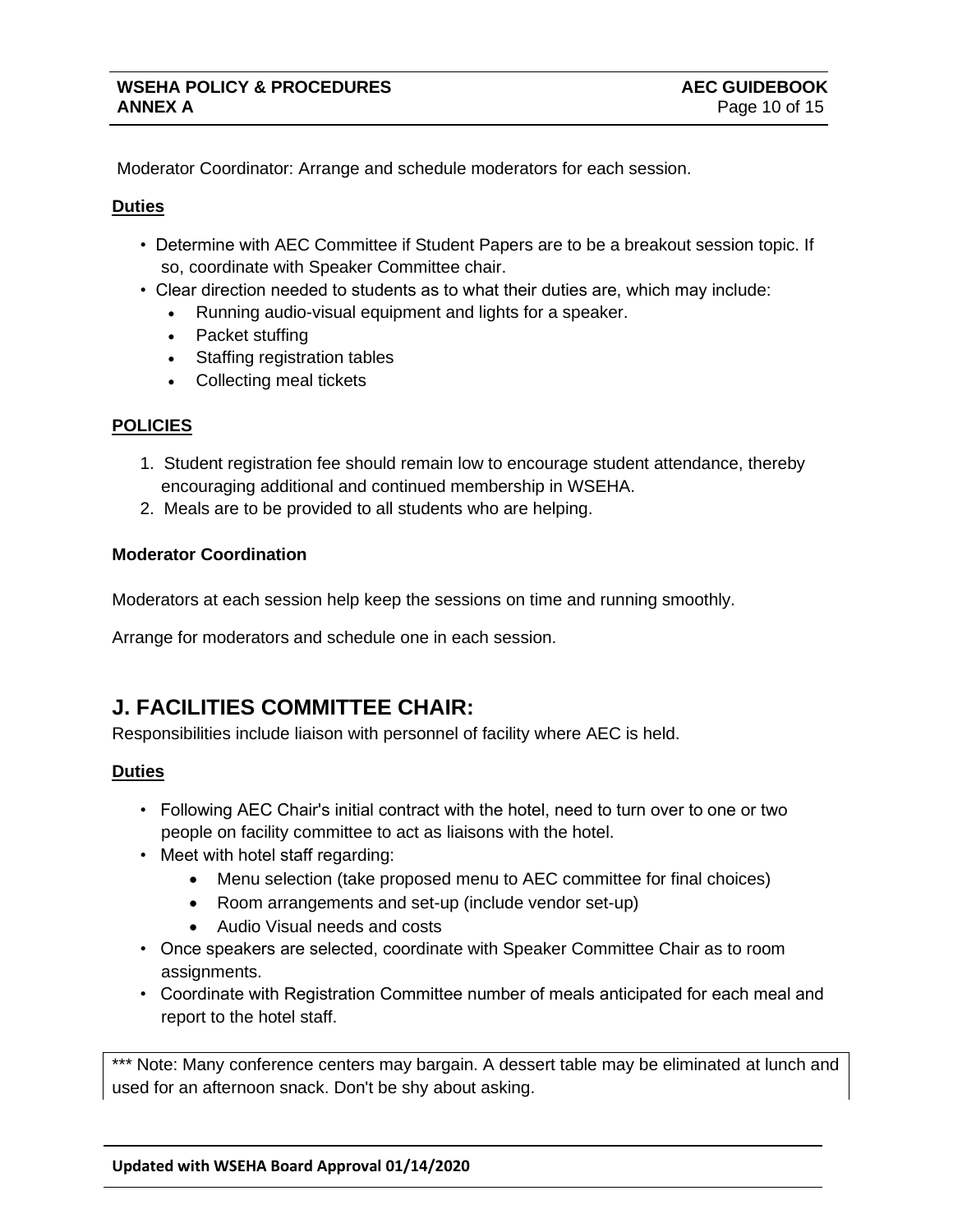Coffee Service: It is generally best to go with a break package. Paying for coffee by the gallon seems to run up the cost significantly.

A set of appetizers in the early evening is much cheaper than a sit down dinner and may be better for encouraging social networking.

Traffic Flow: Think about how people will change from room-to-room, where the vendors will be, and how meals will be served and try to create a smooth traffic pattern. Facilities committee should monitor and report problems to venue staff for prompt correction.

Meal Count: If the AEC ends at Friday lunch, plan for the meal count to be about 1/3 less than actual attendees for Friday. Many people leave without having lunch. This will help save money.

## **K. SOCIAL COMMITTEE/GOLF/FUN RUN:**

These activities can be as varied as possible, dependent solely upon the make-up of the committee.

## **Duties**

I

Coordination of evening events. Social activities need to be geared toward several different groups, old and young. Things that have worked well in past AEC's:

- Ice Cream social
- Talent Show
- Wednesday night off-site dinner
- Dance
- Softball game
- Film night

## **Golf/Fun Run Duties**

- Selection of golf course and fun run course.
- Establish green fees and coordinate with AEC Chair on cost for registration page.
- Purchase prizes.
- Presentation of golf trophies and fun run participant awards.

## **POLICIES**

- 1. Money for social events should come from vendor booth fees.
- 2. Golf Tournament needs to pay for itself.

## **L. AUDIO/VISUAL COMMITTEE CHAIR:**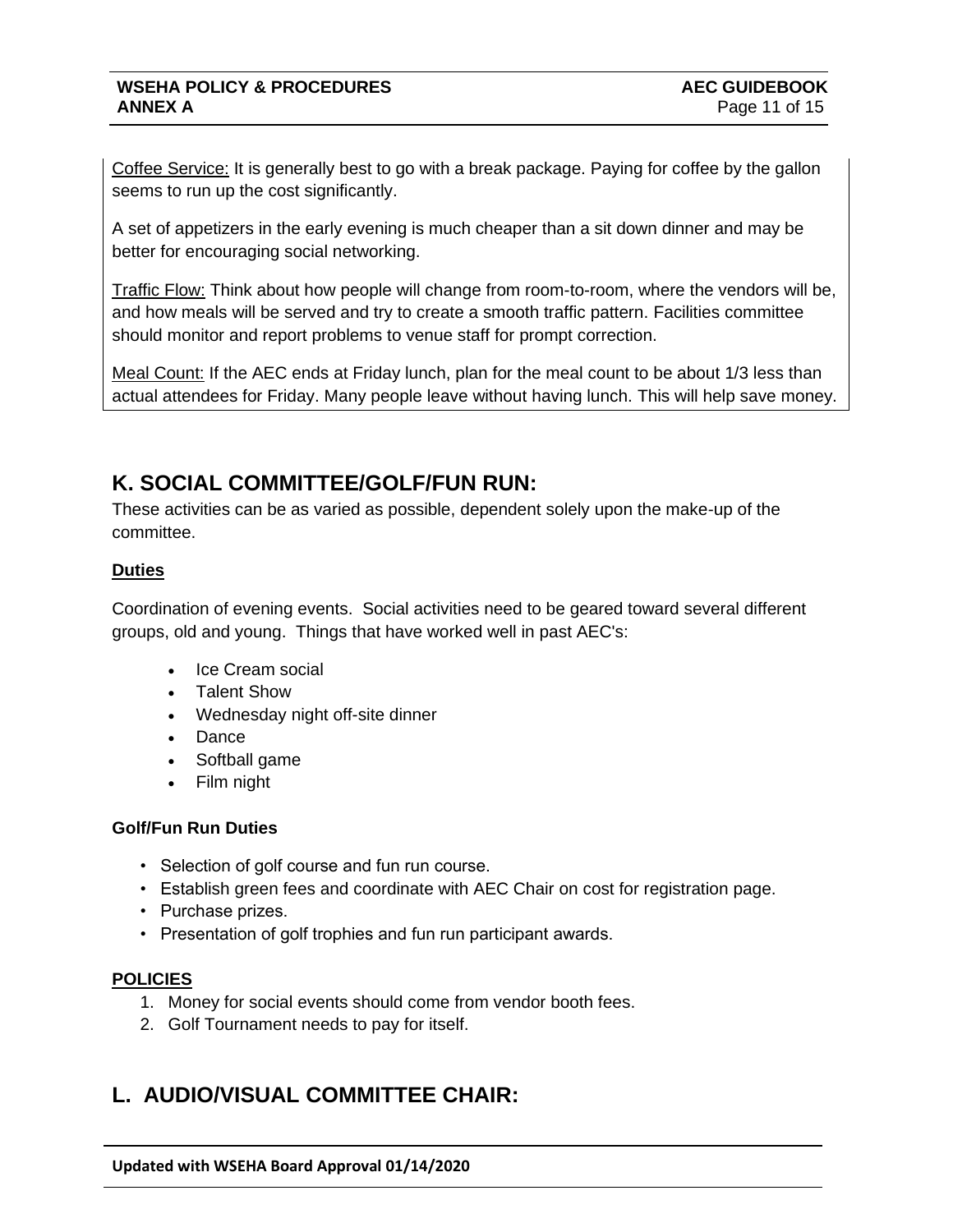Responsibilities include making sure the audio/visual needs of each speaker are met.

#### **Duties**

I

- Coordinate with Speaker Committee Chair concerning audio/visual needs and ensure that these are provided, set up and operational prior to each session.
- Get a list of Departments that will loan equipment for use at the AEC. Any shortfall, coordinate with facilities to have hotel provide necessary equipment.

Equipment generally required per room:

- Microphone
- A/V cart
- Screen
- Laptop Computer and Powerpoint projector
- Extension cords

It is usually best to have one of these complete sets per room for the duration of the AEC so that it's not necessary to move equipment from place to place. 1-2 backup A/V carts should also be available to trade out quickly in case there are technical difficulties with the front line equipment.

Loan of WSDOH equipment needs to be coordinated with their IT unit. A few days before equipment is to leave, laptops need to be taken to IT to have identical passwords put on (password-1 has worked well in the past). WIFI must be enabled on all laptops!

The person collecting the A/V equipment should keep a master list (including tag numbers) of all equipment to ensure that a chain of custody is maintained with the loaning offices (and that they get the right equipment back in good repair). Mark all outside cases where equipment came from so it can be returned. The A/V Committee should also mark equipment inside the cases on Sunday so the same equipment goes back to the same cases.

At the end of conference, laptops should be checked for DVDs/CDs before putting back in cases. Laptops will have all conference presentations deleted.

The person collecting the A/V equipment will also generally be transporting easels (for poster sessions and/or bulletin boards). The same chain of custody procedures applied to A/V equipment should also be done for these items.

Have people label their equipment so that it can be returned when the AEC is over. When people bring their equipment in, it can be stored in a room generally used for AEC supplies.

Power Point Projectors: Best to have speakers put their presentations on a disc rather than bring their computer in. Not all computers are compatible with all Power Point projectors. This also eliminates the need to re-set the equipment.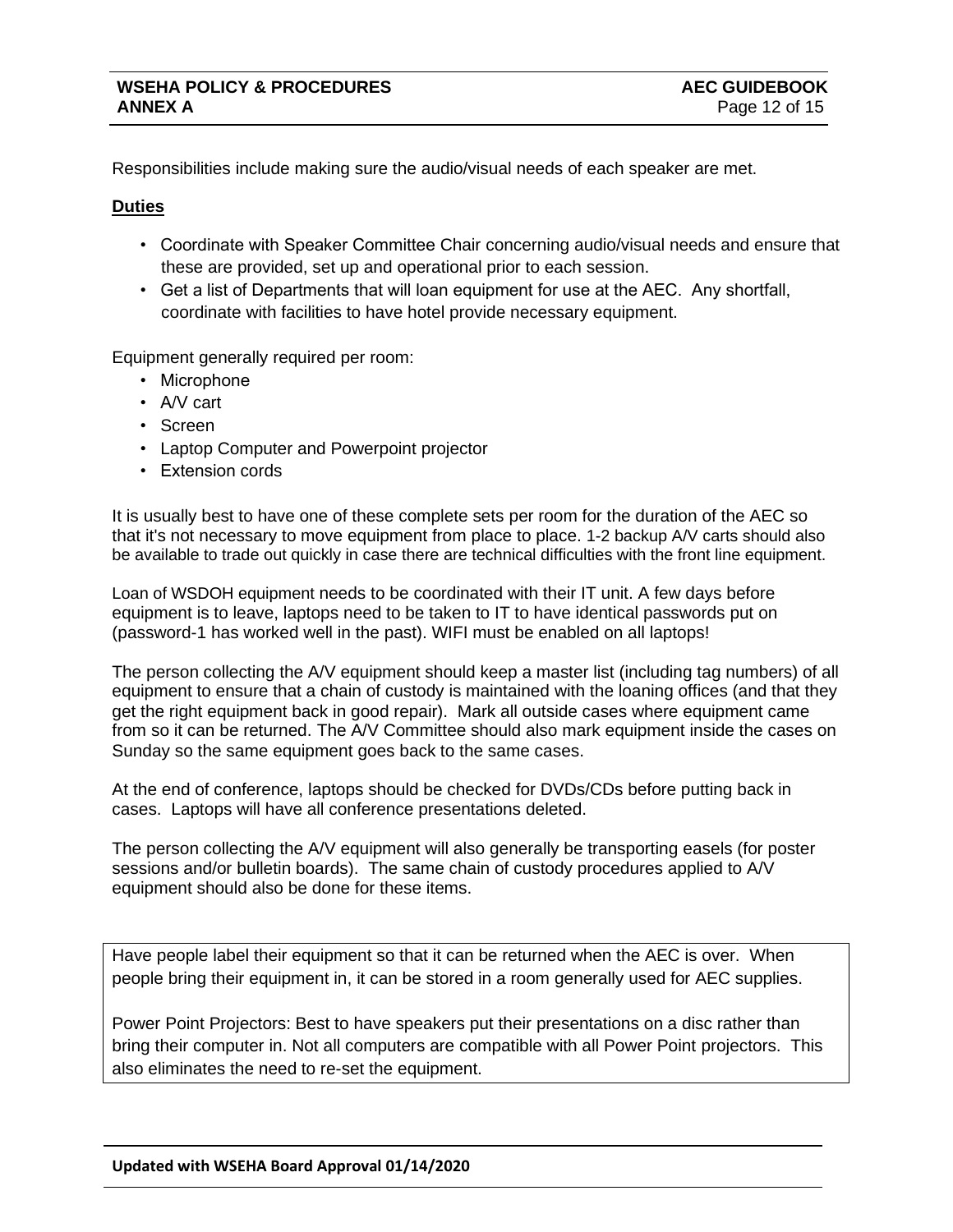# **WSEHA POLICY & PROCEDURES**<br>**ANNEX A**<br>Page 13 of 15

#### **APPENDIX – EXAMPLES OF AEC HANDOUTS**

**Updated with WSEHA Board Approval 01/14/2020**

## **CEU Tracking Form**

I

|                                                       | Great Wolf Lodge . Grand Mound, Washington                                                                 |                                  |                                        |                                                                                                                                                                                                      |                                     |
|-------------------------------------------------------|------------------------------------------------------------------------------------------------------------|----------------------------------|----------------------------------------|------------------------------------------------------------------------------------------------------------------------------------------------------------------------------------------------------|-------------------------------------|
|                                                       | <b>CEU Tracking Form</b>                                                                                   |                                  | $2:00 - 2:50$ p.m.                     | <b>Concurrent Session Four</b><br>Introduction to Using Social Media in Environmental                                                                                                                | 0.83 contact hour                   |
| Name_                                                 |                                                                                                            |                                  | Session 4D                             | Health<br>Wading into Reclaimed Water Use: A New "Stream"                                                                                                                                            |                                     |
|                                                       |                                                                                                            |                                  | <b>Session 4E</b>                      | ۷<br><b>Water Feature in Olympia</b>                                                                                                                                                                 |                                     |
| RS#                                                   | Other # (specify) __                                                                                       |                                  | <b>Session 4F</b>                      | School Inspection & The School Program - the Tacoma<br><b>Experience</b>                                                                                                                             |                                     |
| Monday, May 6                                         |                                                                                                            | <b>Stamp session(s) attended</b> | Session 4G                             | <b>Well Siting.</b><br>⊕                                                                                                                                                                             |                                     |
| 8:00 - 9:30 a.m.                                      | <b>Plenary Session</b><br><b>Welcome and Introductions</b>                                                 | 1.0 contact hour                 | $3:10 - 4:00$ p.m.                     | <b>Concurrent Session Five</b>                                                                                                                                                                       | 0.83 contact hour                   |
| <b>Session A</b>                                      | <b>Opening Remarks</b>                                                                                     |                                  | Session 5D                             | <b>Risk Communications &amp; Media Relations</b><br>മര                                                                                                                                               |                                     |
|                                                       | Agenda for Change & Environmental Public Health 3                                                          |                                  | Session SE                             | Inspection and Maintenance Issues with Water Park<br>Features                                                                                                                                        |                                     |
| 10:00 - 10:50 a.m.                                    | <b>Concurrent Session One</b>                                                                              | 0.83 contact hour                | <b>Session 5F</b>                      | <b>Wildfire Smoke and Air Quality</b>                                                                                                                                                                |                                     |
| Session 1D                                            | Friendly Water for the World Program in Africa                                                             |                                  |                                        | <b>Panel Discussion: Funding Opportunities for</b>                                                                                                                                                   |                                     |
| Session 1E                                            | Making Open Water Safer: Designated Swim Area<br><b>Guidelines for Washington State</b>                    |                                  | <b>Session 5G</b><br>$440 - 5:00$ p.m. | ೲ<br><b>Communities</b><br><b>Concurrent Session Six</b>                                                                                                                                             | 0.83 contact hour                   |
| Session 1F                                            | <b>Healthy Homes Initiative and Protecting Public Health</b>                                               |                                  | Session 6D                             | Fish Consumption Rates - Why They Matter<br>◉                                                                                                                                                        |                                     |
|                                                       | in Washington State<br>Nitrates in Lower Yakima Valley and                                                 |                                  |                                        |                                                                                                                                                                                                      |                                     |
| Session 1G                                            | GWMA - Developing a Community Based Approach for<br><b>Challenging Groundwater Issues</b>                  |                                  | Session 6E                             | Tour of the Great Wolf Lodge Water Park<br>Addressing the Built Environment: Changes in How We                                                                                                       |                                     |
| $11.00 - 11.50$ a.m.                                  | <b>Concurrent Session Two</b>                                                                              | 0.83 contact hour                | Session 6F                             | Do Our Work                                                                                                                                                                                          |                                     |
| Session 2D                                            | Toxic Cyanobacteria in Washington State                                                                    |                                  | <b>Session 6G</b>                      | <b>Source Water Protection Case Studies</b><br>⊕                                                                                                                                                     |                                     |
| Session 2E                                            | Cold Water Submersions and Implications for                                                                |                                  |                                        |                                                                                                                                                                                                      |                                     |
| <b>Session 2F</b>                                     | <b>Washington Waters</b><br>Healthy Homes - Beginning a Program Presentation                               |                                  | <b>Tuesday, May 7</b>                  |                                                                                                                                                                                                      |                                     |
| Session 2G                                            | Waterborne Disease Outbreak Investigations - Lessons                                                       |                                  | $8:00 - 9:30$ a.m.<br>Session 7D       | <b>Concurrent Session Seven</b><br>Cultural Foods and Food Safety Challenges: Teriyaki,                                                                                                              | 1.5 contact hours                   |
| $1.00 - 1.50$ p.m.                                    | Learned in Washington State<br><b>Concurrent Session Three</b>                                             | 0.83 contact hour                |                                        | Sushi, Pho, and Ethnic Markets<br>Composting Basics (60 minutes) and                                                                                                                                 |                                     |
| Session 3D                                            | Penn Cove Oil Spill Response                                                                               |                                  | Session 7E                             | Anaerobic Digesters: Powerful Tools for Managing<br>Q<br><b>Pungent Resources (30 minutes)</b>                                                                                                       |                                     |
| <b>Session 3E</b>                                     | <b>Evaluating Safety Vacuum Release Systems in Pools</b>                                                   |                                  | Session 7F                             | The Environmental Public Health Leader                                                                                                                                                               |                                     |
|                                                       | and Spas<br>Environmental Public Health and Safety in School                                               |                                  |                                        | ⊚<br>(Part 1)<br>Pollution Identification and Correction (PIC) Guide (40                                                                                                                             |                                     |
| <b>Session 3F</b>                                     | <b>Building Design and Siting.</b><br>Overview of Recent Exempt Well Issues and Water Use                  |                                  |                                        | minutes)<br>Performing Shareline Surveys Using PIC Methodology                                                                                                                                       |                                     |
|                                                       |                                                                                                            |                                  | <b>Session 7G</b>                      | (30 minutes)                                                                                                                                                                                         |                                     |
| <b>Session 3G</b>                                     | in Washington State<br>CEU Tracking Form<br>WASHINGTON STATE ENVIRONMENTAL HEALTH ASSOCIATION              | Page 1 of 4                      |                                        | Henderson Inlet Risk-Based OSS Operation and<br>Maintenance Program Review (20 minutes)<br>CEU Tracking Form<br>WASHINGTON STATE ENVIRONMENTAL HEALTH ASSOCIATION                                    | Page 2 of 4                         |
|                                                       | 2013 Annual Education Conference . 6-7 May 2013<br>Great Wolf Lodge . Grand Mound, Washington              |                                  |                                        | 2013 Annual Education Conference . 6-7 May 2013<br>Great Wolf Lodge . Grand Mound, Washington                                                                                                        |                                     |
|                                                       |                                                                                                            |                                  |                                        |                                                                                                                                                                                                      | 0.83 contact hour                   |
|                                                       | 10:00 - 11:30 a.m. Concurrent Session Eight<br>Recent Washington State Fandharge Disease Outbreak          | 1.5 contact hours                | 3:10 - 4:00 p.m.                       | <b>Concurrent Session Eleven</b><br>Vibrio parabacmolyticus: The Benefits and Costs of                                                                                                               |                                     |
| Session 8D                                            | Data 2010-2011<br>(40 minutes) and                                                                         |                                  | Session 11D                            | Consuming Raw Oysters (20 minutes) and<br>Marine Biotoxins in Washington                                                                                                                             |                                     |
|                                                       | Lessons Learned from Recent Eggdbarge Outbreaks (50<br>minutes)                                            |                                  |                                        | (30 minutes)                                                                                                                                                                                         |                                     |
|                                                       | Primer on Regulation of Dairy Waste Management and<br>CAFOs in Washington and Potential for Related Health |                                  | Session 11E                            | Measuring Environmental Exposures in Washington<br>State - The Washington Environmental Biomonitoring                                                                                                |                                     |
| Session 8E                                            | Concerns<br>(60 minutes) and                                                                               |                                  | Session 11F                            | Survey<br>Health Advisories & Emergencies: Dealing With the                                                                                                                                          |                                     |
|                                                       | Pulling the Noodle - Twisting Solid Waste Code                                                             |                                  |                                        | <b>Press and Customers</b><br>On-Site Sewage System Nitrogen Reduction Strategies                                                                                                                    |                                     |
| <b>Session 8F</b>                                     | ◎<br>Enforcement (30 minutes)<br>The Environmental Public Health Leader                                    |                                  | Session 11G                            |                                                                                                                                                                                                      |                                     |
|                                                       | ⊚<br>(Part 2)<br>Animal Manure Pollution Identification and Correction                                     |                                  | $4:10 - 5:00 p.m.$<br>Session 12D      | <b>Concurrent Session Twelve</b><br>Partnerships for Safer Produce (#6) - Panel                                                                                                                      | 0.83 contact hour                   |
| <b>Session 8G</b>                                     | (45 minutes) and<br>Oakland Bay Clean Water District Model                                                 |                                  | Session 12E                            | We're Tired of Your Scrap! Success in Solid Waste Code                                                                                                                                               |                                     |
|                                                       | (45 minutes)                                                                                               |                                  |                                        | <b>Enforcement</b><br>Expanded responsibilities for Washington's Large On-                                                                                                                           |                                     |
|                                                       | <b>Concurrent Session Nine</b><br>Cottage Food, Rapid Response Team, and More: WSDA                        | 0.83 contact hour                | Session 12F                            | <b>Site Program</b>                                                                                                                                                                                  |                                     |
| Session 9D                                            | <b>Update</b>                                                                                              |                                  | Session 12G                            | Direct in Situ Field Measured Water Quality Parameters                                                                                                                                               |                                     |
| Session 9E                                            | Commensal Rodents and Associated Zoonoses.<br>◎                                                            |                                  |                                        |                                                                                                                                                                                                      |                                     |
| <b>Session 9F</b>                                     | <b>Response Environmental Health and Safety</b><br>Professionals Are You Prepared to Respond to a          |                                  |                                        |                                                                                                                                                                                                      | <b>Total contact hours</b>          |
|                                                       | 0 <sup>0</sup><br><b>Disaster or Incident?</b><br><b>Getting a Handle on Boat Waste</b>                    |                                  |                                        |                                                                                                                                                                                                      | (Total possible 12.3 contact hours) |
| Session 9G                                            | (40 minutes) and No Discharge Zone Petition Update<br>(10 minutes)                                         |                                  | Note:                                  |                                                                                                                                                                                                      |                                     |
|                                                       | <b>Concurrent Session Ten</b>                                                                              | 0.83 contact hour                | · Session A is in Salon A              |                                                                                                                                                                                                      |                                     |
| Session 10D                                           | Nara Outbreaks: The Epi & The Food Connection                                                              |                                  |                                        | All D sessions are in Salon D<br>. All E sessions are in Salon E                                                                                                                                     |                                     |
|                                                       | What a Drag! Tick Surveillance in Washington (20<br>minutes) and                                           |                                  |                                        | • All F sessions are in Salon F                                                                                                                                                                      |                                     |
| 1:00 - 1:50 p.m.<br>$2:00 - 2:50$ p.m.<br>Session 10E | Rabies in Washington: Past, Present, and Future. Why                                                       |                                  |                                        | . All G sessions are in Fallen Timbers Room<br>• AEC eligible for up to 1.22 CEUs from WSBRS                                                                                                         |                                     |
|                                                       | we still need to care!<br>(30 minutes)                                                                     |                                  |                                        |                                                                                                                                                                                                      |                                     |
| Session 10F                                           | Creating Partnerships between Health and Local<br>Planning Agencies to Advance Health, Equitable           |                                  |                                        | (D. These sessions eligible for CEUs from Waterworks Certification Program (cite Course ID# A2093)<br>(2) These sessions eligible for CEUs from the Solid Waste Association of North America (SWANA) |                                     |
| Session 10G                                           | <b>Community Planning</b><br>⊚                                                                             |                                  | (cite course ID ECYS13-563)            | 3. These sessions eligible for CEUs from Ecology Wastewater Operator Certification Program                                                                                                           |                                     |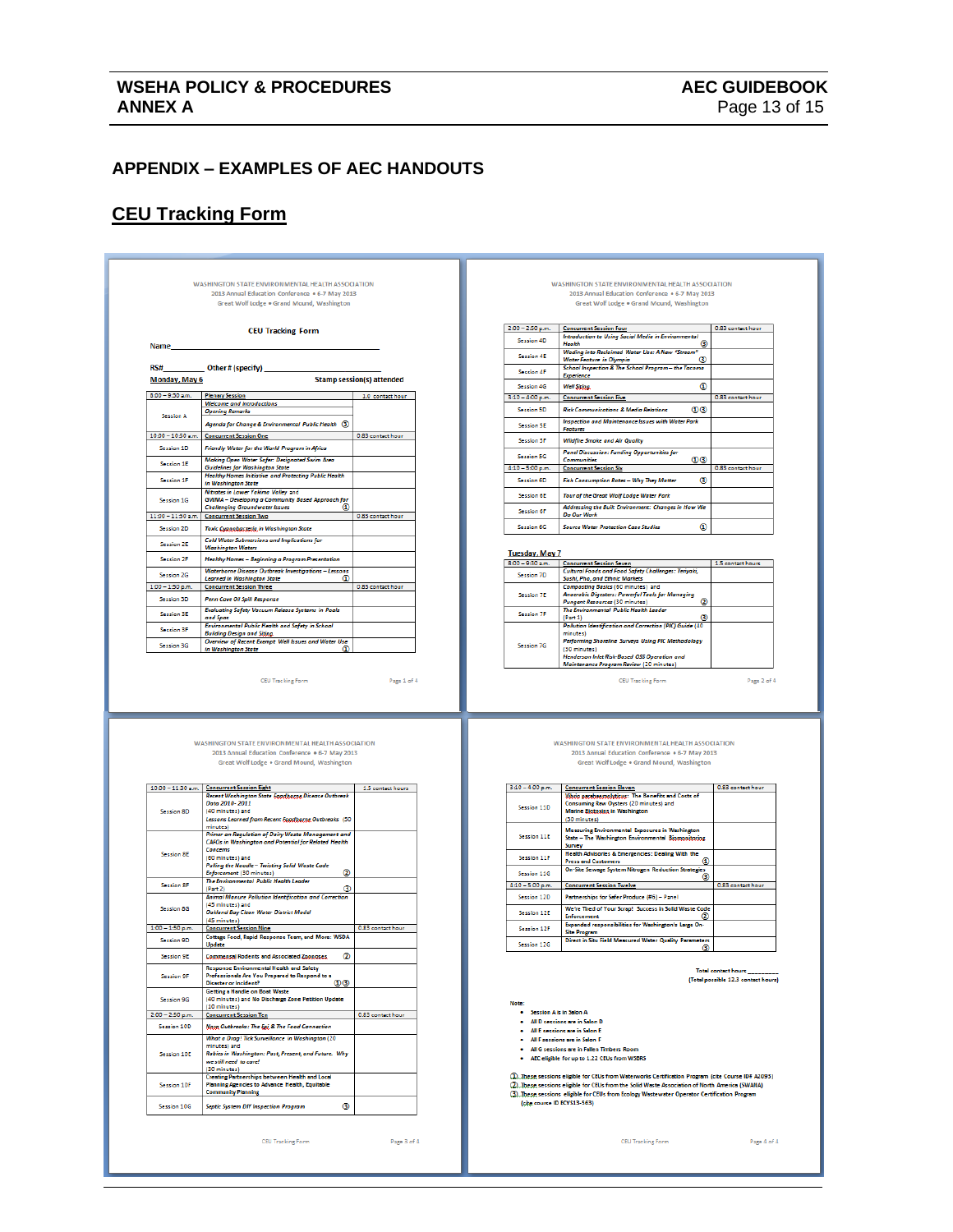## **AEC Evaluation Form**

I

|                                                                         | <b>AEC Evaluation Form</b>                                                                                                                                                                                                                                                                                                                                                                              | <b>Tuesday Sessions</b><br>(circle one)<br>$D$ $E$ $F$ $G$<br>Concurrent Session 7<br>7.                                                                                                                                                                                                                              |
|-------------------------------------------------------------------------|---------------------------------------------------------------------------------------------------------------------------------------------------------------------------------------------------------------------------------------------------------------------------------------------------------------------------------------------------------------------------------------------------------|-----------------------------------------------------------------------------------------------------------------------------------------------------------------------------------------------------------------------------------------------------------------------------------------------------------------------|
| $\overline{2}$<br>4 <sub>1</sub><br>7.<br>8.<br>9.                      | Facility / Food Service<br>Superior<br>Fair<br>Good<br>Poor<br>1. Registration<br>Meeting Rooms<br>3. Breaks / Networking<br>Monday Lunch<br>5. Monday evening social<br>6. Tuesday Lunch & Awards<br>Overall Food Choices<br>Overall Food Ouality<br>Staff / Service<br>10. Other<br>Comments:                                                                                                         | Concurrent Session 8<br>$D$ $E$ $F$<br>$\overline{G}$<br>$\overline{\mathbf{R}}$<br>D E F G<br>$\bullet$<br>Concurrent Session 9<br>$D$ $E$ $F$ $G$<br>10. Concurrent Session 10<br>11. Concurrent Session 11<br>D E F G<br>12 Concurrent Session 12<br>$D$ $E$ $F$ $G$<br>Comments:                                  |
| -1<br>2.<br>$\overline{\mathbf{3}}$<br>5.<br>$\overline{6}$<br>Page   1 | Excel<br>Very<br><b>Technical Program</b><br>Good Fair Poor<br>lent<br>Good<br><b>Monday Sessions</b><br>A. Monday Plenary<br>Comments:<br>(circle one)<br>Concurrent Session 1<br>$D$ $E$ $F$ $G$<br>Concurrent Session 2 D E F<br>$\overline{G}$<br>Concurrent Session 3 D E<br>$F$ G<br>4. Concurrent Session 4 D E F G<br>Concurrent Session 5 D E F G<br>Concurrent Session 6 D E F G<br>Comments: | For the next AEC<br>How often should the AEC be held? [ ] annually [ ] every two years<br>1.<br>$\overline{2}$<br>Where should the next AEC be?<br>3.<br>Would you be willing to volunteer for the next AEC? $\Box$ Yes $\Box$ No<br>4.<br>3.<br><b>Additional Comments:</b><br>Thanks for your response.<br>Page   2 |

## **WSEHA Volunteer Form**

|--|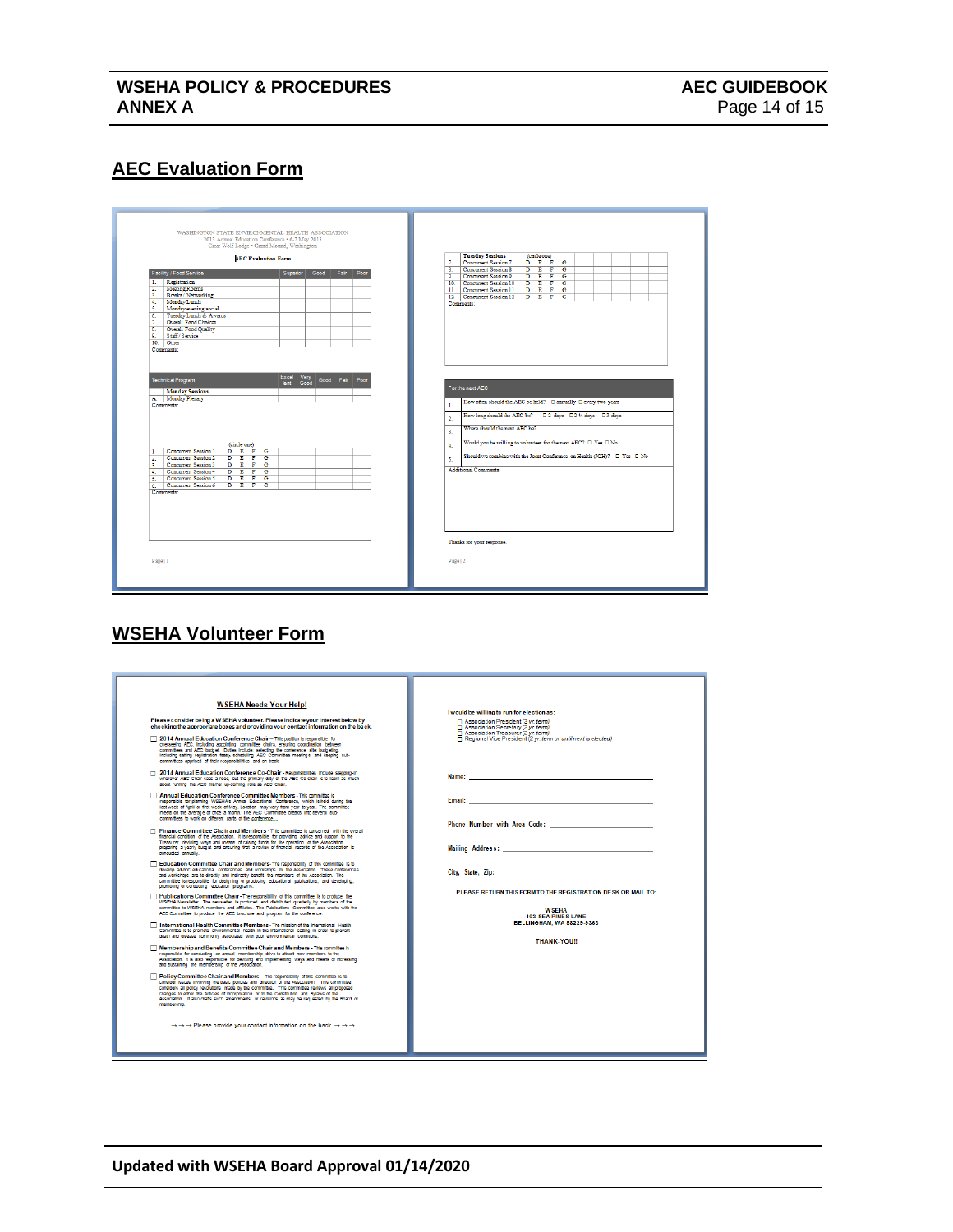## **Local Activity Flyer with Map**

I

#### **WASHINGTON ENVIRONMENTAL HEALTH ASSOCIATION 2013 ANNUAL EDUCATIONAL CONFERENCE** PLACES TO GO. FOOD TO EAT. AND THINGS TO DO **CENTRALIA RESTAURANTS AND FAST FOOD (just to name a few....)** Arby's - 1206 Belmont Ave Burgerville - 818 Harrison Ave Burger King - 713 Harrison Ave Country Cousin - 1054 Harrison Ave Centralia Deli/BBQ - 708 Harrison Ave Casa Ramos/Azteca - 929 Harrison Ave Rennue - 1052 Harrison Ave Dominoes - 1241 Harrison Ave Dairy Queen - 701 Harrison Ave Dairy Queen - 19715 Old Hwy 99 Jack In the Box-1130 Harrison Ave McDonalds - 1201 Lum Rd Northwest Sausage/Deli-5945 Prather Rd. Reking House Chinese - 513 Harrison Ave Papa Pete's Pizza - 933 Harrison Ave Pizza Hut/Wings - 705 Harrison Ave Panda Inn Chinese - 806 Harrison Ave Safeway Deli - 1129 Harrison Ave Starbucks - 1161 Harrison Ave Subway - 1112 View Ave Taco Bell - 1120 Belmont Ave Wendy's - 817 Harrison Ave **RESTAURANT BARS AND PUBS (@Historic Downtown Centralia)**<br>(To get there...head East on Harrison Ave, this turns into Main St and crosses Tower Ave.) O' Blameys Irish Pub 221 - Tower Ave MoMenamins Olympic Club - 112 Tower Ave The Hub Bar and Grill - 110 Tower Ave Tower Tavem - 114 S Tower Ave **ATTRACTIONS AND ACTIVITIES** Lucky Eagle Casino (8 miles) Riverside Golf Course (12 miles)<br>12888 188<sup>th</sup> Ave, Rochester 1451 NW Airport Rd, Chehalis<br>(360) 273-2000 (360) 748-8182 Centralia Antique District (6 miles) McMenamins Olympic Club/Theater (6 miles)<br>Historic Downtown Centralia 112 N Tower Ave, Centralia<br>Main St and Tower St. (Antique Row) (360) 736-5164 Centralia Factory Outlet Stores (5 miles) Wolf Haven International/Tours (20 miles)<br>1342 Lum Rd, Centralia 3111 Offut Lake Rd, Tenino<br>(360) 736-3327



## **Silent Auction Flyer**